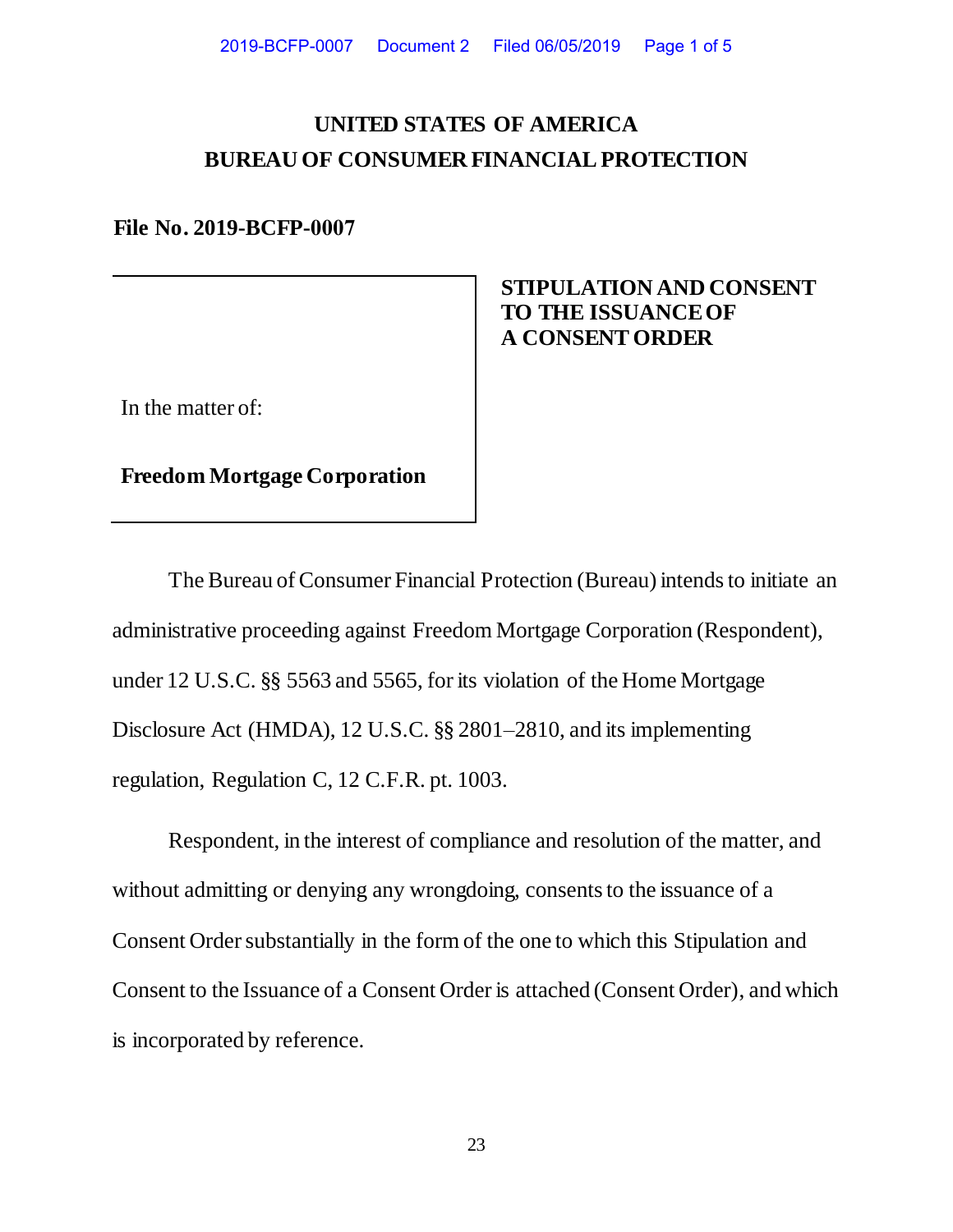In consideration of the above premises, Respondent agrees to the following:

## **Jurisdiction**

1. The Bureau has jurisdiction over this matter under sections 1053 and 1055 of the Consumer Financial Protection Act of 2010 (CFPA), 12 U.S.C. §§ 5563, 5565.

### **Consent**

- 2. Respondent agrees to the issuance of the Consent Order, without admitting or denying any of the findings of fact or conclusions of law, except that Respondent admits the facts necessary to establish the Bureau's jurisdiction over Respondent and the subject matter of this action.
- 3. Respondent agrees that the Consent Order will be deemed an "order issued with the consent of the person concerned" under 12 U.S.C. § 5563(b)(4), and agrees that the Order will become a final order, effective upon issuance, and will be fully enforceable by the Bureau under 12 U.S.C. §§ 5563(d)(1) and 5565.
- 4. Respondent voluntarily enters into this Stipulation and Consent to the Issuance of a Consent Order.
- 5. The Consent Order resolves only Respondent's potential liability for law violations that the Bureau asserted or might have asserted based on the practices described in Section IV of the Consent Order, to the extent such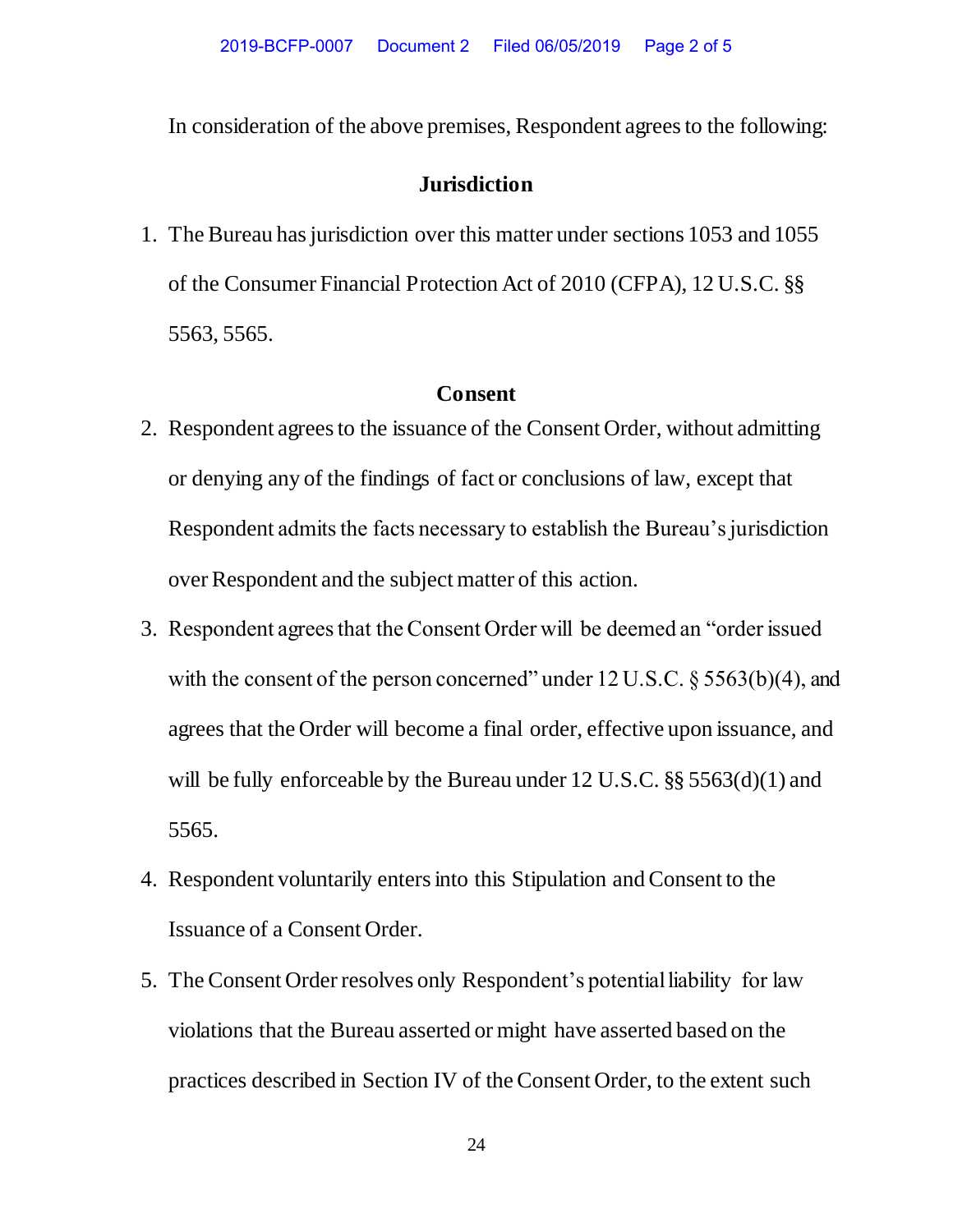practices occurred before the Effective Date and the Bureau knows about them as of the Effective Date. Respondent acknowledges that no promise or representation has been made by the Bureau or any employee, agent, or representative of the Bureau, about any liability outside of this action that may have arisen or may arise from the facts underlying this action or immunity from any such liability.

- 6. Respondent agrees that the facts described in Section IV of the Consent Order will be taken as true and be given collateral estoppel effect, without further proof, in any proceeding before the Bureau to enforce the Consent Order, or in any subsequent civil litigation by the Bureau to enforce the Consent Order or its rights to any payment or monetary judgment under the Consent Order.
- 7. The terms and provisions of this Stipulation and the Consent Order will be binding upon, and inure to the benefit of, the parties hereto and their successors in interest.
- 8. Respondent agrees that the Bureau may present the Consent Order to the Bureau Director for signature and entry without further notice.

#### **Waivers**

- 9. Respondent, by consenting to this Stipulation, waives:
	- a. Any right to service of the Consent Order, and agrees that issuance of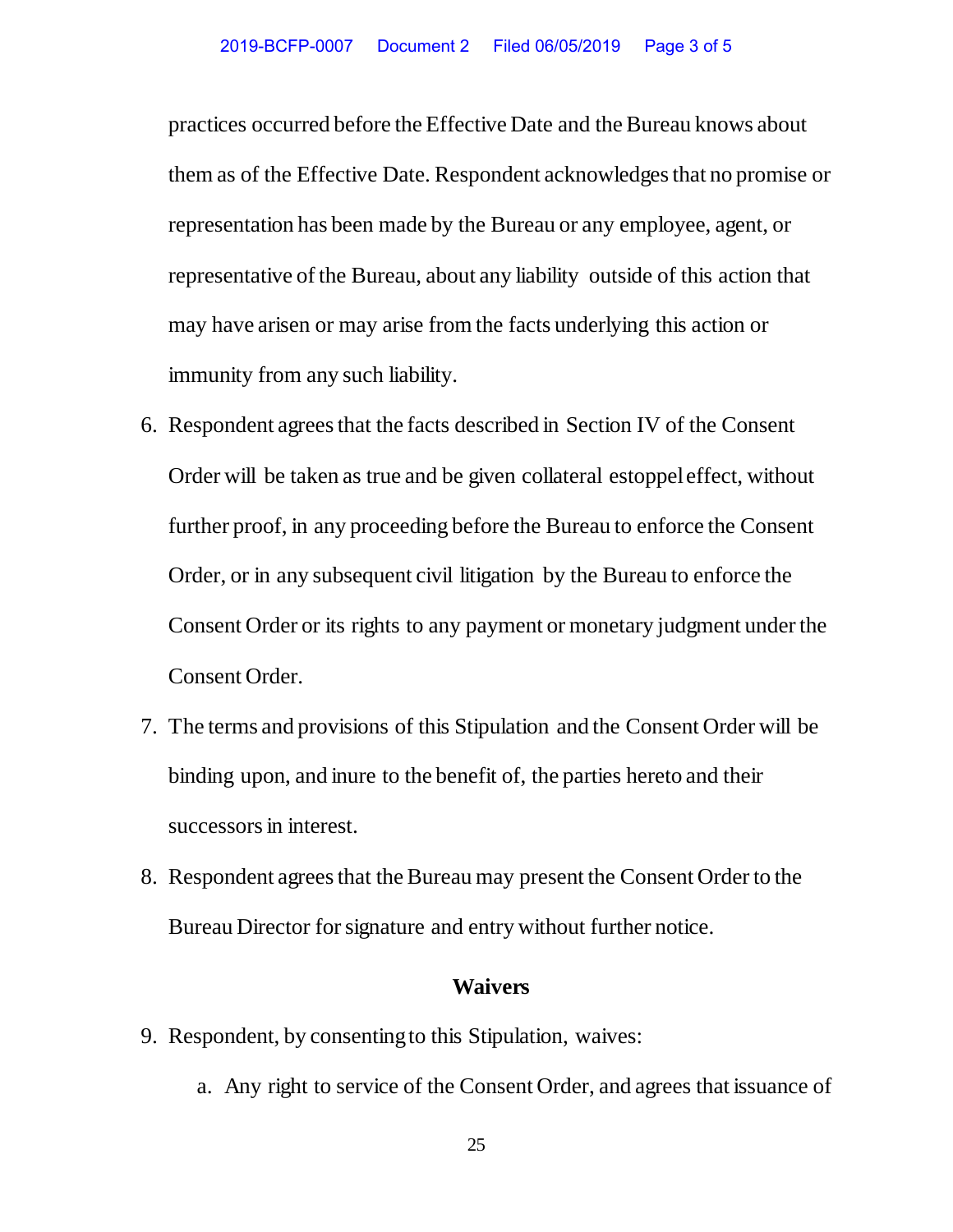the Consent Order will constitute notice to Respondent of its terms and conditions;

- b. Any objection to the jurisdiction of the Bureau, including, without limitation, under section 1053 of the CFPA, 12 U.S.C. § 5563;
- c. The rights to all hearings under the statutory provisions under which the proceeding is to be or has been instituted; the filing of proposed findings of fact and conclusions of law; proceedings before, and a recommended decision by, a hearing officer; all post-hearing procedures; and any other procedural right available under section 1053 of the CFPA, 12 U.S.C. § 5563, or 12 CFR pt. 1081;
- d. The right to seek any administrative or judicial review of the Consent Order;
- e. Any claim for fees, costs or expenses against the Bureau, or any of its agents or employees, and any other governmental entity, related in any way to this enforcement matter or the Consent Order, whether arising under common law or under the terms of any statute, including, but not limited to the Equal Access to Justice Act and the Small Business Regulatory Enforcement Fairness Act of 1996; for these purposes, Respondent agrees that Respondent is not the prevailing party in this action because the parties have reached a good